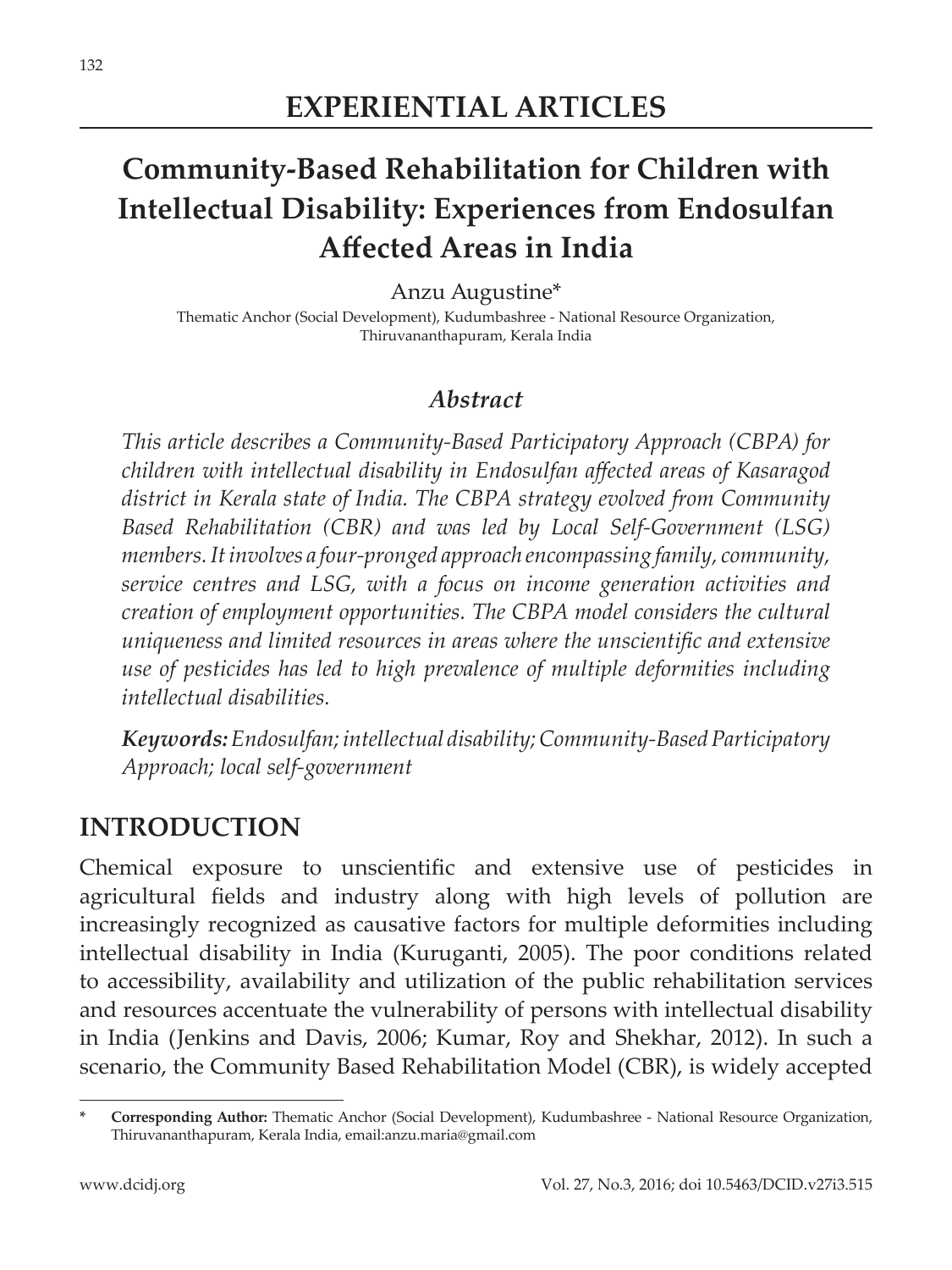as an effective and inclusive model of rehabilitation services in low and middle income countries. The model has been a pioneer in ensuring the welfare of persons with disability through social integration, equalization of opportunities and rehabilitation within the community

## **Understanding CBR**

The principles of CBR include social integration, equalization of opportunities and rehabilitation. Its primary objective is to improve the quality of life, create a positive attitude towards people with disability and provide assistance for people with all types of disability. This is realized through designing flexible local programmes to ensure community involvement and coordinated service delivery at the local level which involves the aspects of health, education, livelihoods and empowerment of persons with disabilities. Therefore, CBR makes service more accessible to people with disability and their families, in the most cost-effective, democratized and culturally appropriate way (Peat, 1998; Mitchell, 1999; Boyce, 2000).

Nevertheless, rehabilitation programmes based on the community have crucial challenges. The lack of organizational ability and knowledge about disability on the part of community development organizations act as major barriers to integration of services (Thomas and Thomas, 1999). Though persons with disabilities have some representations in the committees, they are rarely involved in policy level decisions. The failure to incorporate the local values and traditions concerning the notion of disability can lead to negative attitudes towards CBR. Apart from these, the lack of funding affects the sustainability of such innovative programmes.

## **Intellectual Disability in Endosulfan affected areas of Kasaragod**

In 1978, the Plantation Corporation of Kerala began aerial spraying of Endosulfan, a highly toxic organo-chlorine pesticide, on its cashew plantations extending over 45,000 hectares in Kasaragod district. The WHO classifies Endosulfan as category 2 pesticide which is moderately toxic and the US Environmental Protection Agency classifies it as a highly hazardous pesticide. Endosulfan can be absorbed in the stomach, skin and lungs, and all bodily areas exposed to Endosulfan are vulnerable (Government of Kerala,2003). Media reports and later several medical camps conducted by state government confirmed the presence of multiple deformities among the residents in and around the pesticide sprayed area. A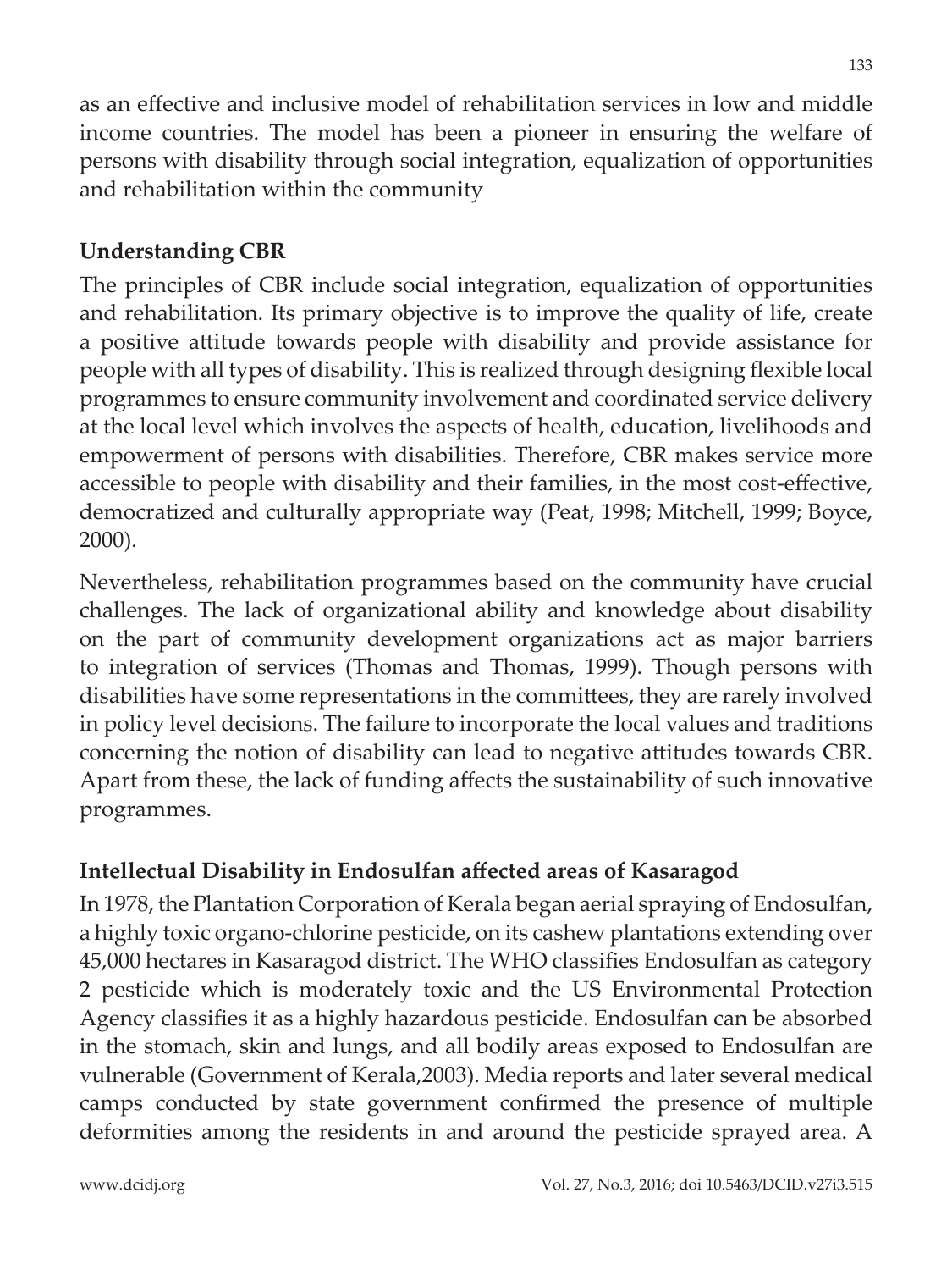report by Government of Kerala (2011) pointed out that children were the worst affected by Endosulfan, leading to congenital anomalies, mental retardation, cerebral palsy, epilepsy and multiple deformities. Tables 1 and 2 provide data from government studies of 2003 and 2010.

**Table 1: Incidence of Disability in Endosulfan Sprayed and Non-Sprayed Areas in Kasaragod**

| <b>Sl. No.</b> | <b>Health Condition</b> | <b>Sprayed Area</b> | Non Sprayed Area |  |
|----------------|-------------------------|---------------------|------------------|--|
|                | Mental Retardation      | 971                 |                  |  |
|                | Congenital Anomalies    | 95                  |                  |  |
|                | Psychiatric Problems    | 46                  |                  |  |
| 4.             | Epilepsy                | 37                  |                  |  |
|                | Growth Retardation      | 25                  |                  |  |

*Source: Government of Kerala, 2003, p.16*

#### **Table 2: Disabilities Identified in Endosulfan sprayed Panchayats of Kasaragod**

| Panchayat           | <b>Mental</b><br>Retardation | Cerebral<br>Palsy | Locomotor<br><b>Disability</b> | Multiple<br><b>Disability</b> | Other<br>Congenital<br><b>Anomalies</b> | <b>Mental</b><br><b>Illness</b> |
|---------------------|------------------------------|-------------------|--------------------------------|-------------------------------|-----------------------------------------|---------------------------------|
| Badiedukka          | 59                           | $\overline{4}$    | 30                             | 14                            | $\Omega$                                | $\mathcal{P}$                   |
| Bellur              | 24                           | $\overline{4}$    | 36                             | 16                            | 9                                       | 15                              |
| Mulliyar            | 42                           | 6                 | 23                             | 7                             | 5                                       | 17                              |
| Karadukka           | 76                           | 4                 | 37                             | 18                            | 8                                       | 21                              |
| Kallar              | 88                           | $\overline{4}$    | 32                             | 4                             | 31                                      | 18                              |
| Ajanur              | 74                           | 3                 | 15                             | 6                             | 17                                      | 15                              |
| Kumbadeja           | 54                           | 1                 | 25                             | 22                            | 9                                       | 7                               |
| Kayyar-<br>Chemmeny | 33                           | 7                 | 18                             | 65                            | 58                                      | 29                              |
| Panathady           | 113                          | $\Omega$          | 36                             | 11                            | 30                                      | $\overline{4}$                  |
| Enmakaje            | 56                           | 23                | 61                             | 35                            | 12                                      | 10                              |
| Pullurperiya        | 49                           | 6                 | 54                             | 26                            | 14                                      | 15                              |
| <b>Total</b>        | 668                          | 62                | 364                            | 214                           | 193                                     | 153                             |

*Source: Health Department Survey, Government of Kerala, November 2010 cited by Irshad and Joseph (2015, p. 64)*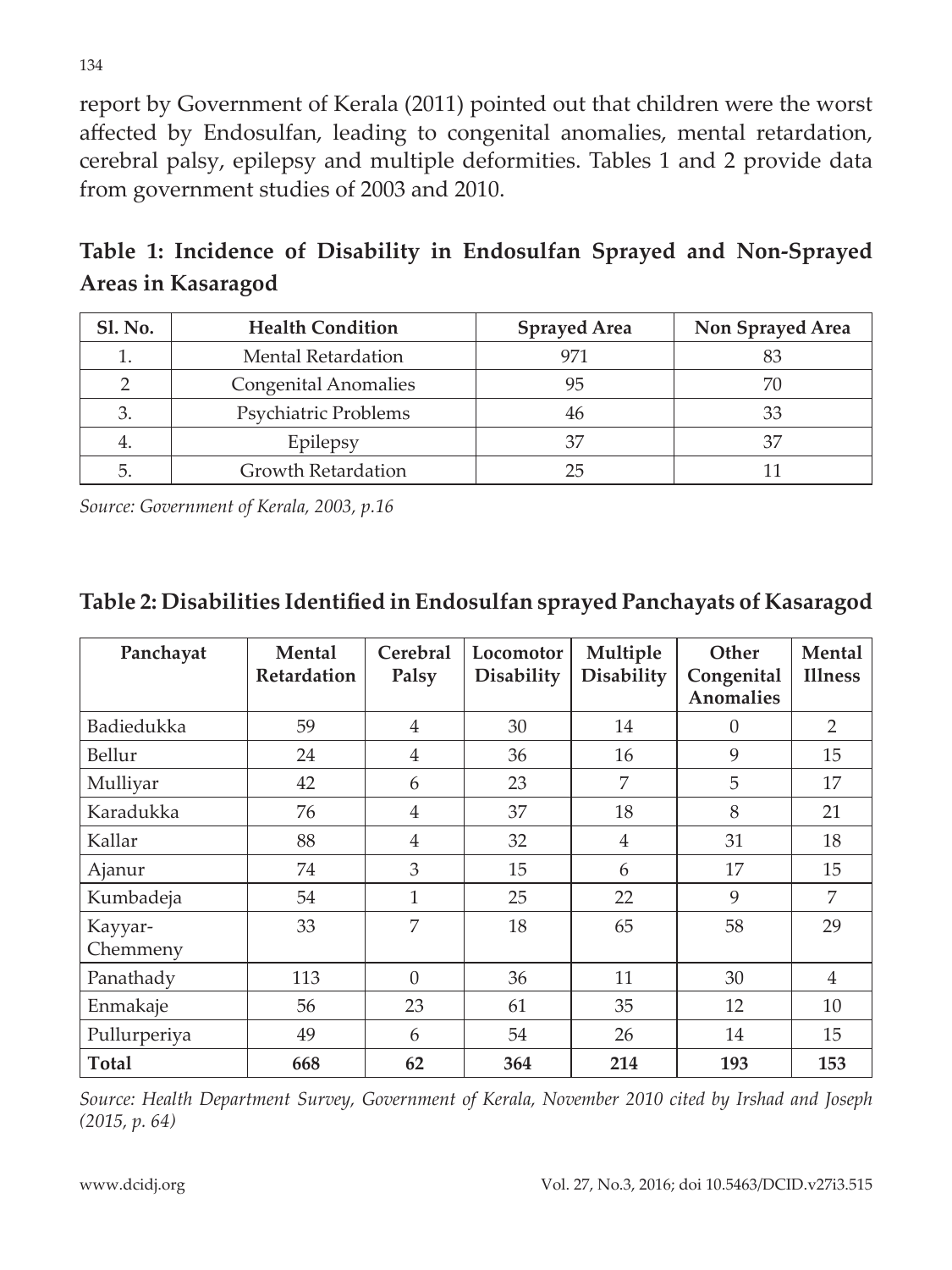Though there are debates on the validity of different studies on the effects of Endosulfan, the November 2010 health department survey is considered as the most comprehensive which identified 2,836 affected persons in 11 panchayats. Further, the lack of health infrastructure, accessibility issues and the lack of capacity of the system to address the needs of affected persons have aggravated the situation there (Irshad and Joseph, 2015). Such an alarming rise in the prevalence of intellectual disability in Kasaragod resulted in public outrage throughout Kerala state.

From 1985, there have been several public protests on the use of Endosulfan. In 1998 the Kerala government temporarily banned the chemical and in 2001, it was permanently removed following a court verdict. The government initiated various welfare schemes for the affected population and one of the significant ones was the establishment of community based institutions for children with intellectual disability called BUDS schools and BUDS Rehabilitation Centres.

## **The BUDS – CBR Model**

The BUDS special schools for children with disability are established in Kerala under the legal mandate of the Persons with Disabilities Act, 1995. The first BUDS school based on CBR model was started in 2004, following the initiative of women members of Kudumbashree (self-help group of the state poverty eradication mission of Government of Kerala). The school had to be closed the same year due to the lack of support mechanisms, and was reopened in 2008 with sufficient changes in the model incorporating local values and resources. In 2008, the new model with Community-Based Participatory Approach (CBPA) was launched, defining the role of every stakeholder and working in liaison with Kudumbashree and respective LSGs. Similarly, BUDS Rehabilitation Centres (BRC) were initiated to cater to the needs of older children with intellectual disability. Presently there are 62 BUDS schools and 83 BUDS rehabilitation centres in Kerala. The components of CBPA include:

a) Family: The role of family is crucial in the habilitation, rehabilitation and management of children/persons with disability. Special neighbourhood groups (NHG) were formed for the mother or female guardian of these children to meet once in a month, discuss issues around the welfare of the children and support the activities of the centre. The centres also have the parent support groups that include local government members, community leaders and parents.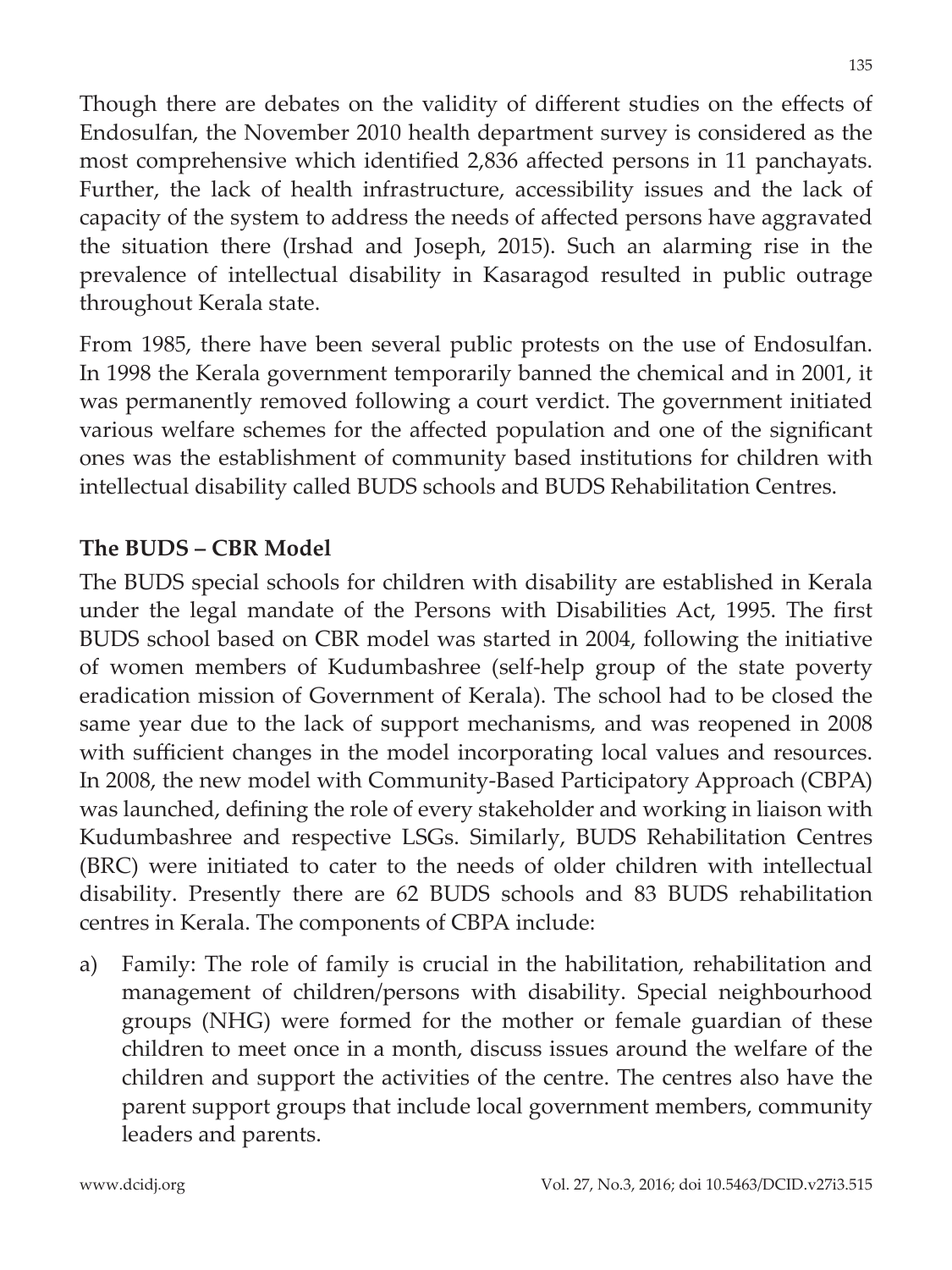- b) BUDS centre: The BUDS centre provides day care, life skills training, academic training and nutritious food to children with disabilities. The required infrastructure and manpower is provided by the LSG. It is mandatory for the centre to have a rehabilitation worker, assistant rehabilitation worker and a vehicle to take children to the centre. It maintains a staff to student ratio of 1:10.
- c) Community: The support of the community is essential for confronting the stereotypes and discrimination towards children with intellectual disability. The community joins the BUDS management committee under the initiative of LSG body members.
- d) LSG: It provides the salary of the personnel in the centre based on their qualifications, and any recurring assistance. It coordinates the convergence of different governmental schemes, individual sponsorships and ensures the smooth functioning and standards of the centre.

## **SUCCESS OF THE CBPA BASED MODEL OF CBR**

A qualitative study was carried out in villages with large populations of children with mental retardation in Kasaragod district. In-depth unstructured interviews with families of the children, rehabilitation workers and community members were conducted to study, the impact of the CBR model. The major findings from the study are discussed below.

## **1. Perceived need by community and sustainability through LSGs**

The BUDS schools and centres were established due to popular people's movements following the after effects of Endosulfan in the community. According to one of the LSG members,

*It was our need. I saw them (affected children) for the first time during a health camp conducted by the government. It was difficult to believe that they were human beings. Endosulfan had changed their body shape itself. I could not sleep that night* (S, male)

The LSGs took the initiative to form schools for children with intellectual disability without any hesitation. They were prepared to bear the financial liability as most of these children were from economically vulnerable families.

The survey to identify the affected children was conducted by the community members through the Kudumbashree group network. The participatory process continued in different aspects of the school. According to a community leader,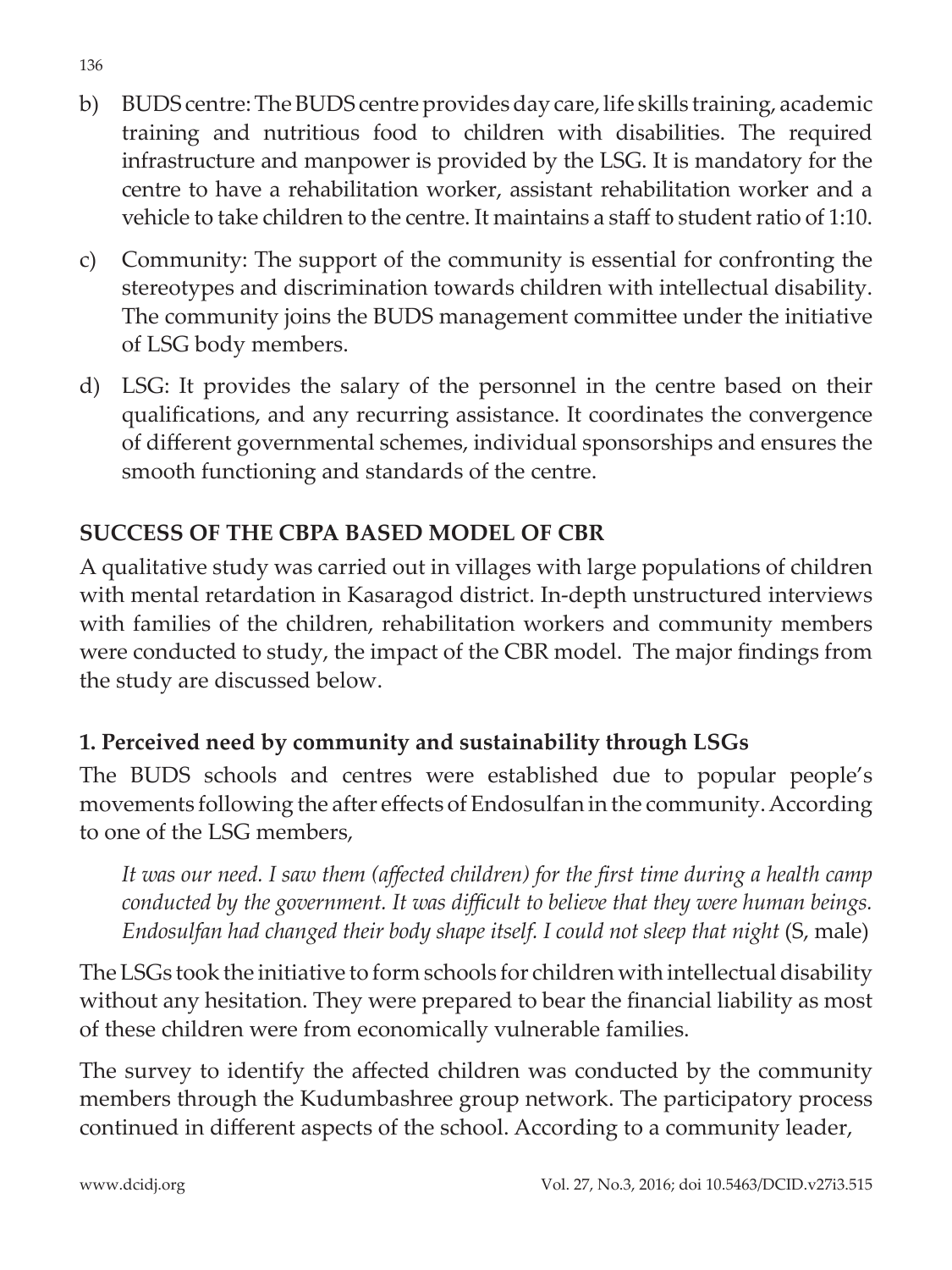*I was part of the survey. When we went for the survey one of the children was chained inside the house. Being the sole earning member of the family, her mother had to go to work after chaining her. She was drenched in urine. Today she had changed so much. I feel happy when I see her now.* (S, Female)

Such experiences during the survey brought the community together in pooling resources required for starting the school. These narratives highlight the fact that CBPA based model benefited from the strong support and ownership by the community. It not only mobilized resources for the centre but removed the possible stigma and discrimination of the children in the community. It also ensures sustainability since the local governance structure was given a greater role as a stakeholder in the model.

## **2. Role played by Special Neighbourhood Groups (NHG) and Parent Support Groups**

The special NHGs and parent support groups play an important role in identifying the structural and day to day needs of the centre. Most of BUDS schools were started in the houses of community members, until permanent spaces were allotted by the government. When the food provided by the government fell short, the special NHG members pooled their resources to meet the gap. Parents were able to share their concerns about the children during the weekly meeting. One of the parents said:

*I am part of the other NHG (Special NHG) as well. I share my experience in that platform regularly. All these members enquire about my son's progress now. I feel that I am not alone.* (S, mother)

Kudumbashree provided training to make the functioning of Special NHGs more systematic. Selection of the staff was carried out by LSG based on government guidelines. Thus Special NHGs act a feedback loop, provide close monitoring of the functioning and meet shortfalls in the day-to-day needs of the centre. This also strengthens the CBPA based CBR model.

## **3. Inclusive education through BUDS**

*"We got Medha Patkar (well-known environment activist) to our school with the help of our Panchayat President when she came for a campaign against Endosulfan"* (D, female teacher).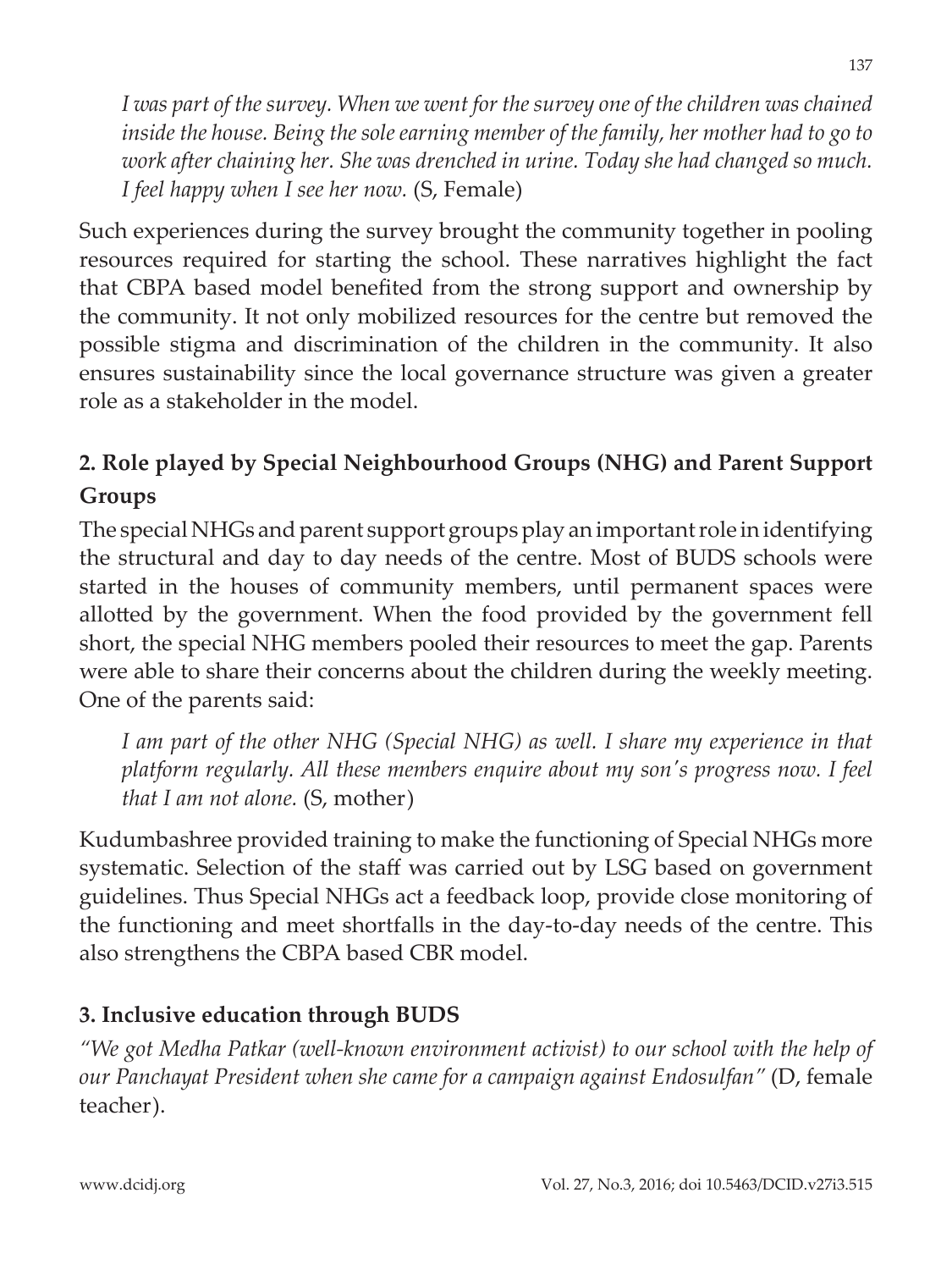Such initiatives by BUDS teachers turned BUDS schools into interactive spaces that increased the awareness of disability in the whole community. The focus of BUDS in ensuring the overall growth of child was evident from the conversations with parents.

*I used to send my child to a private school. We could hardly afford it. Then the BUDS schools came and now we are happy about the child. Last day the Principal of the former school came and offered admission without fees.* (S, mother)

The role of the centre is not restricted to academic and care purposes alone. The school acts as a coordination centre and conducts activities like sale of products made by the children, the proceeds of which are given to children and their parents. The furniture, food, picnics etc. are arranged through various sponsorships. The continuous monitoring by the rehabilitation worker through home visits has created positive impact. According to a parent,

*The teacher visits us regularly and ensures the good environment of my child. Mostly she comes without informing us. So we keep ourselves ready to welcome her. She is very particular about his food and cleanliness. She conducts classes for us also.* (M, mother)

The parents see improvement in their child: *"She is the only child for us. After going to school, she learnt how to take care of herself. She helps me in the kitchen now"* (L, mother). Such narratives highlight the fact that the positioning of the community at the centre in providing rehabilitation services can change the nature of institutions.

## **CHALLENGES OF CBPA**

Though CBPA model has facilitated empowerment of many, its constraints need to be understood. The rehabilitation of children with severe disabilities remains a challenge. One of the rehabilitation workers points out the concerns:

*The plan of action has limitations when it comes to children with severe disability. But we ensure that the parents are motivated enough. But the ultimate question of they becoming completely independent remains unanswered. The health check-ups are initiated by the PHC (primary health centre), but the therapies are done by the parents themselves through government hospitals.* (J, female)

The model also raises the concern of dependency on certain stakeholders in ensuring its effective implementation. It is possible that the programme can be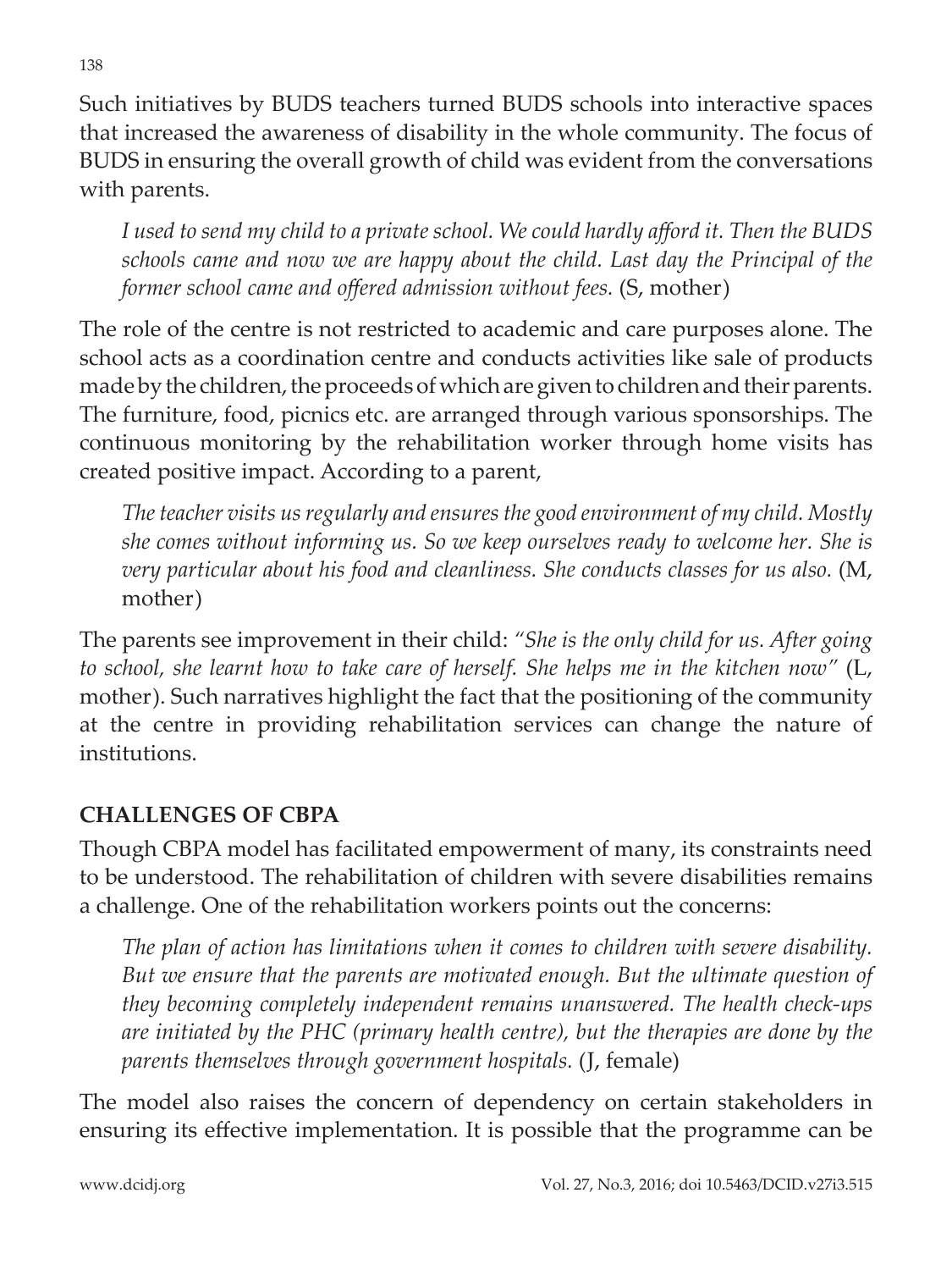moulded to suit the interest of stakeholders such as staff, political leaders or the community. The welfare of the staff is compromised in certain places due to the dependency on the LSG. Many children with disabilities have not achieved the desired degree of independence in daily living skills. Persons with mild intellectual disability still face stigma in the job market.

# **CONCLUSION**

The community based participatory approach emphasises understanding the individual as a part of a community. Local ownership and participation of the community ensures the inclusion of cultural uniqueness. The concepts of special NHGs and working through LSG were introduced for the first time through this approach. The issues of limited resources and sustainability were resolved by identifying and incorporating the existing assets in the society, an effort spearheaded by LSG. The lack of organizational ability was met by continuous training and guidance from the Kudumbashree network. The CBPA approach also helped tackle stigma and lack of awareness in the community.

# **ACKNOWLEDGEMENT**

The author gratefully acknowledges the kind cooperation and support extended by the students, rehabilitation workers and parents of BUDS school in Kasaragod, Kerala. The author would also like to acknowledge the guidance and support of A. Shajahan IAS and M.G. Kalidasan of Kudumbashree.

## **REFERENCES**

Boyce W (2000). Adaptation of community-based rehabilitation in areas of armed conflict. Asia Pacific Disability Rehabilitation Journal; 11(1):17-20.

Government of Kerala (2011). Report on the health effects of Endosulfan and the progress of rehabilitation activities in Kerala.www.cseindia.org/userfiles/endosulfan\_kerala\_story.pdf

Irshad SM, Joseph J (2015). An invisible disaster: Endosulfan Tragedy of Kerala. Economic and Political Weekly; 50(11): 61-65.

Jenkins R, Davies R (2006). Neglect of people with intellectual disabilities: A failure to act? Journal of Intellectual Disabilities; 1(1): 35-45. http://dx.doi.org/10.1177/1744629506062273 PMid:16495323

Kudumbashree State Poverty Eradication Programme (2009). BUDS-Handbook.www. kudumbashree.org/?q=downloads>